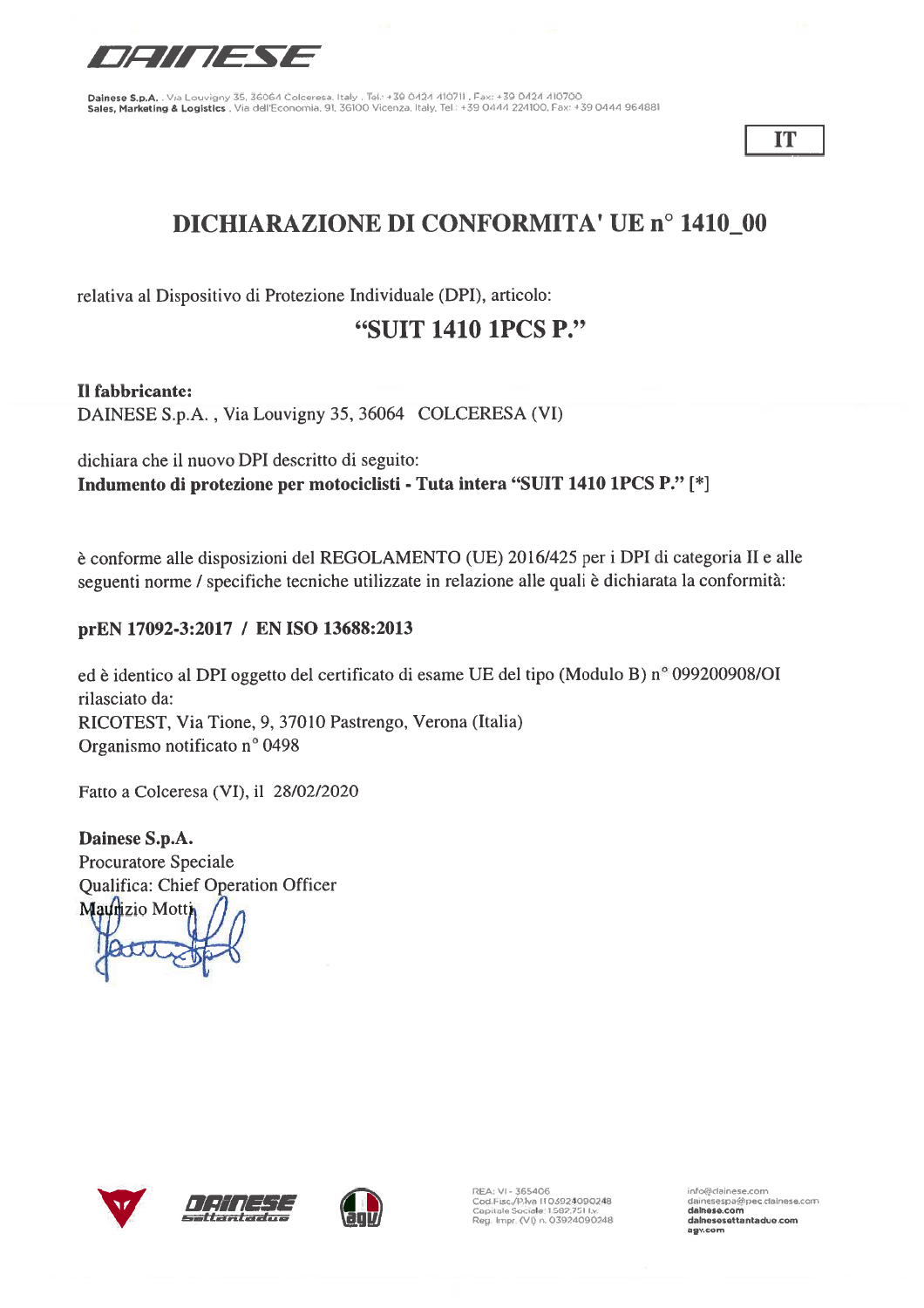

### *COURTESY TRANSLATION* **GB**

# **DECLARATION OF CONFORMITY EU no. 1410\_00**

for the Personal Protective Equipment (PPE), item:

## **"SUIT 1410 1PCS P."**

**The manufacturer:** DAINESE S.p.A. , Via Louvigny 35, 36064 COLCERESA (VI)

declares that the new PPE described below: **Protective clothing for motorcycle riders - One-piece suit "SUIT 1410 1PCS P." [\*]**

complies with the provisions of REGULATION (EU) 2016/425 for category II PPE and with the following standards / technical specifications used and in relation to which conformity is declared:

### **prEN 17092-3:2017 / EN ISO 13688:2013**

RICOTEST, Via Tione, 9, 37010 Pastrengo, Verona (Italia) Notified Body no. 0498 and is identical to the PPE covered by the EU type examination certificate (Form B) no. 099200908/OI issued by:

Done in Colceresa (VI), on 02/28/2020

**Dainese S.p.A.** Attorney in Fact Position: Chief Operation Officer Maurizio Motti







REA: VI - 365406<br>Cod.Fisc./P.Iva IT03924090248<br>Capitale Sociale: 1.582.751 Lv. Reg. Impr. (VI) n. 03924090248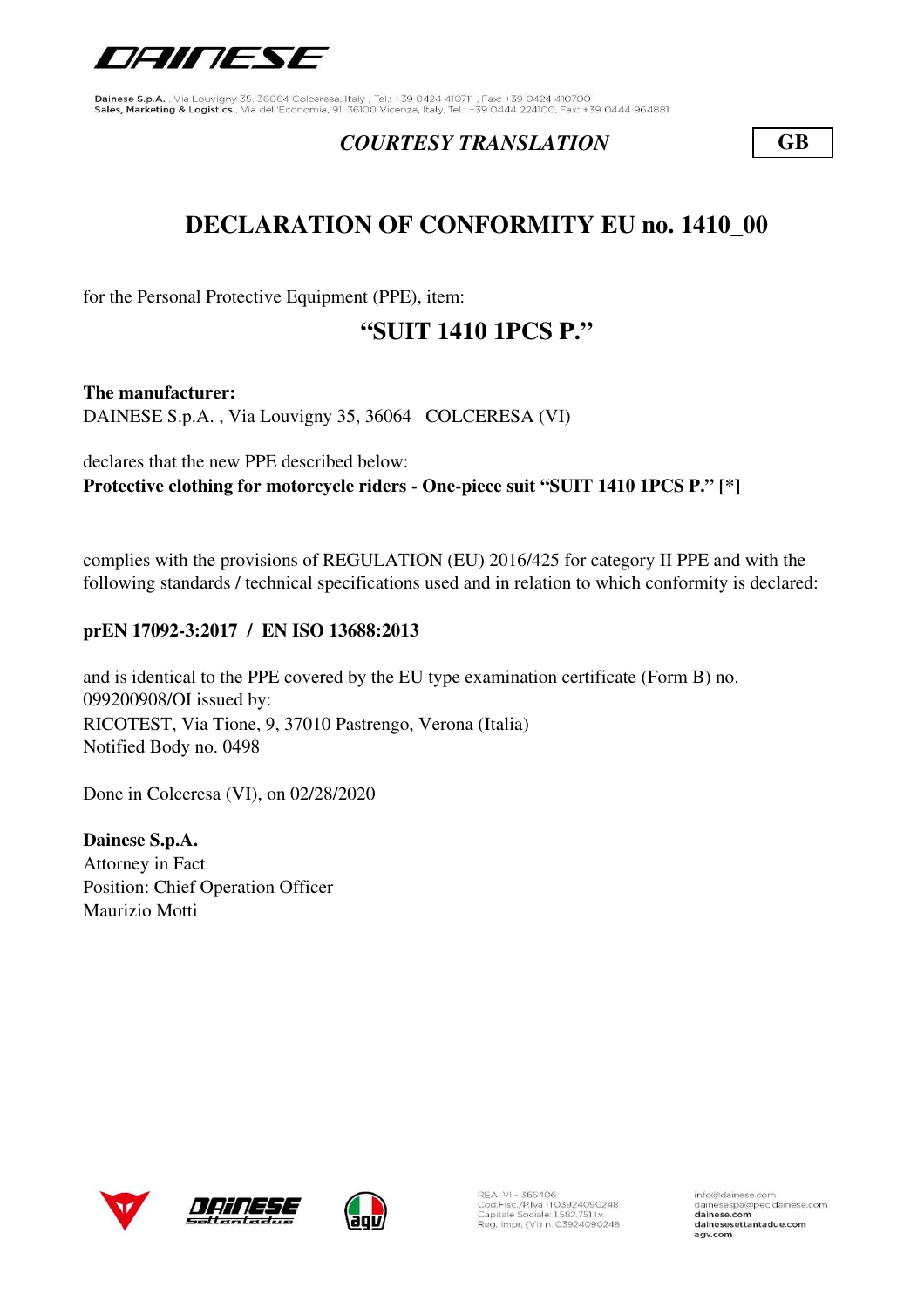

## *HÖFLICHKEITSÜBERSETZUNG* **DE**

# **ÜBEREINSTIMMUNGSERKLÄRUNG EU Nr. 1410\_00**

zur persönlichen Schutzausrüstung (PSA), Artikel:

# **"SUIT 1410 1PCS P."**

**Der Hersteller:**

DAINESE S.p.A. , Via Louvigny 35, 36064 COLCERESA (VI)

erklärt, dass die neue, nachfolgend beschriebene PSA: **Schutzkleidungsstück für Motorradfahrer - einteilige Kombi "SUIT 1410 1PCS P." [\*]**

den Vorschriften des REGLEMENTS (EU) 2016/425 für die PSA der Kategorie II und den folgenden Normen / hier angewendeten technischen Spezifikationen entspricht, aufgrund derer die Übereinstimmung erklärt wurde:

### **prEN 17092-3:2017 / EN ISO 13688:2013**

Es entsprich dem PSA, dem Betreff des EU-Prüfungszertifikates (Formblatt B ) Nr. 099200908/OI ausgestellt von: RICOTEST, Via Tione, 9, 37010 Pastrengo, Verona (Italia) Zulassungsstelle Nr. 0498

Erfolgt in Colceresa (VI), am 28/02/2020

**Dainese S.p.A.** Fachanwalt Qualifikation: Betriebsleiter Maurizio Motti







REA: VI - 365406<br>Cod.Fisc./P.Iva IT03924090248<br>Capitale Sociale: 1.582.751 Lv. Reg. Impr. (VI) n. 03924090248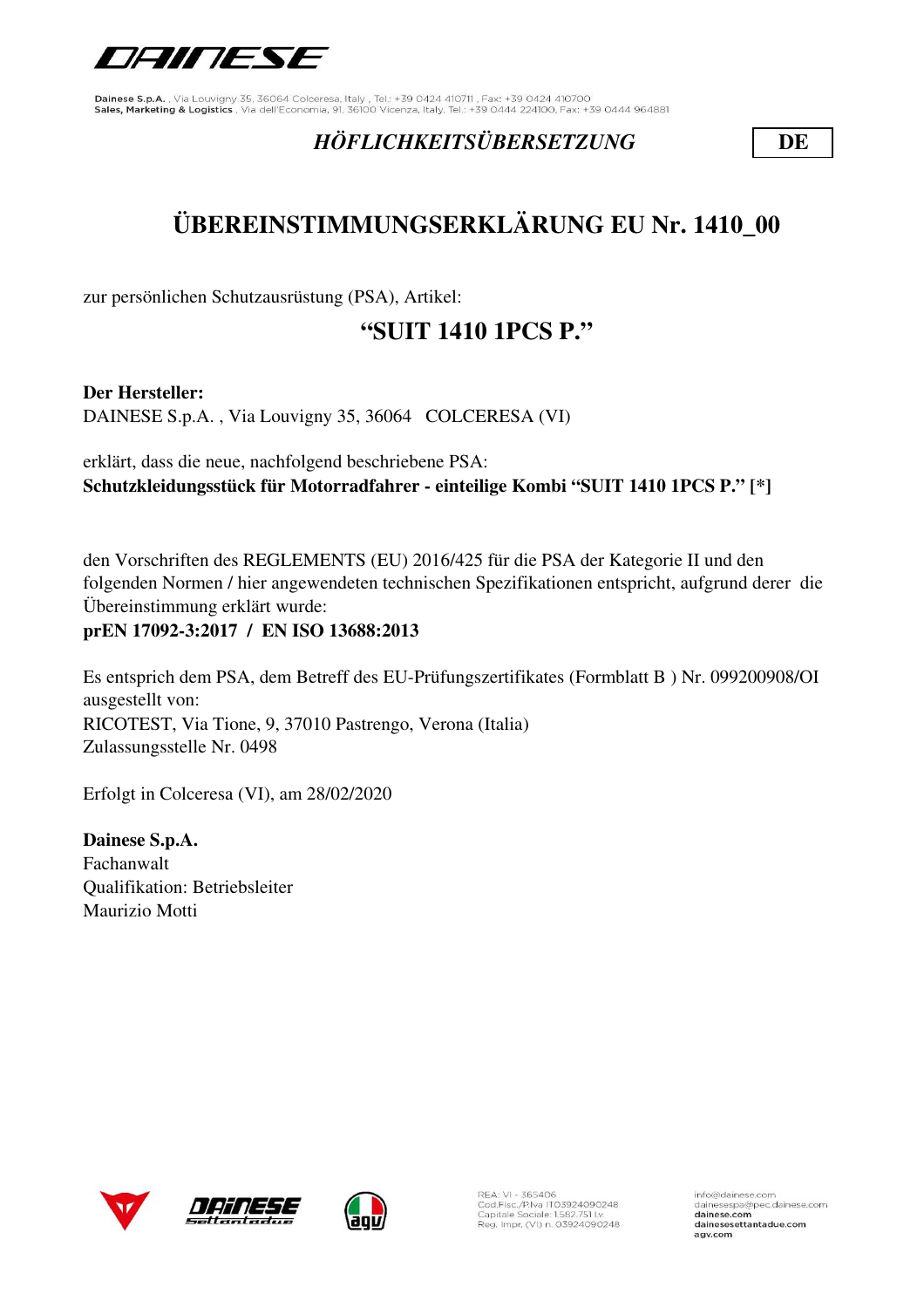

## *TRADUCTION DE COURTOISIE* **FR**

# **DÉCLARATION DE CONFORMITÉ UE N° 1410\_00**

relative à l'équipement de protection individuelle (EPI), article :

# **"SUIT 1410 1PCS P."**

**Le fabriquant :** DAINESE S.p.A. , Via Louvigny 35, 36064 COLCERESA (VI)

déclare que le nouvel EPI décrit ci-dessous : **Vêtement de protection pour motocyclistes - Combinaison entière "SUIT 1410 1PCS P." [\*]**

est conforme aux dispositions du RÈGLEMENT (UE) 2016/425 relatif aux EPI de catégorie II et aux normes / spécifications techniques suivantes utilisées, sur la base desquelles la conformité est déclarée :

### **prEN 17092-3:2017 / EN ISO 13688:2013**

et est identique à l'EPI faisant l'objet de l'attestation d'examen UE de type (Module B) n° 099200908/OI delivrée par : RICOTEST, Via Tione, 9, 37010 Pastrengo, Verona (Italia) Organisme notifié n° 0498

Fait à Colceresa (VI), le 28/02/2020

**Dainese S.p.A.** Mandataire spécial Fonction : Directeur des opérations Maurizio Motti





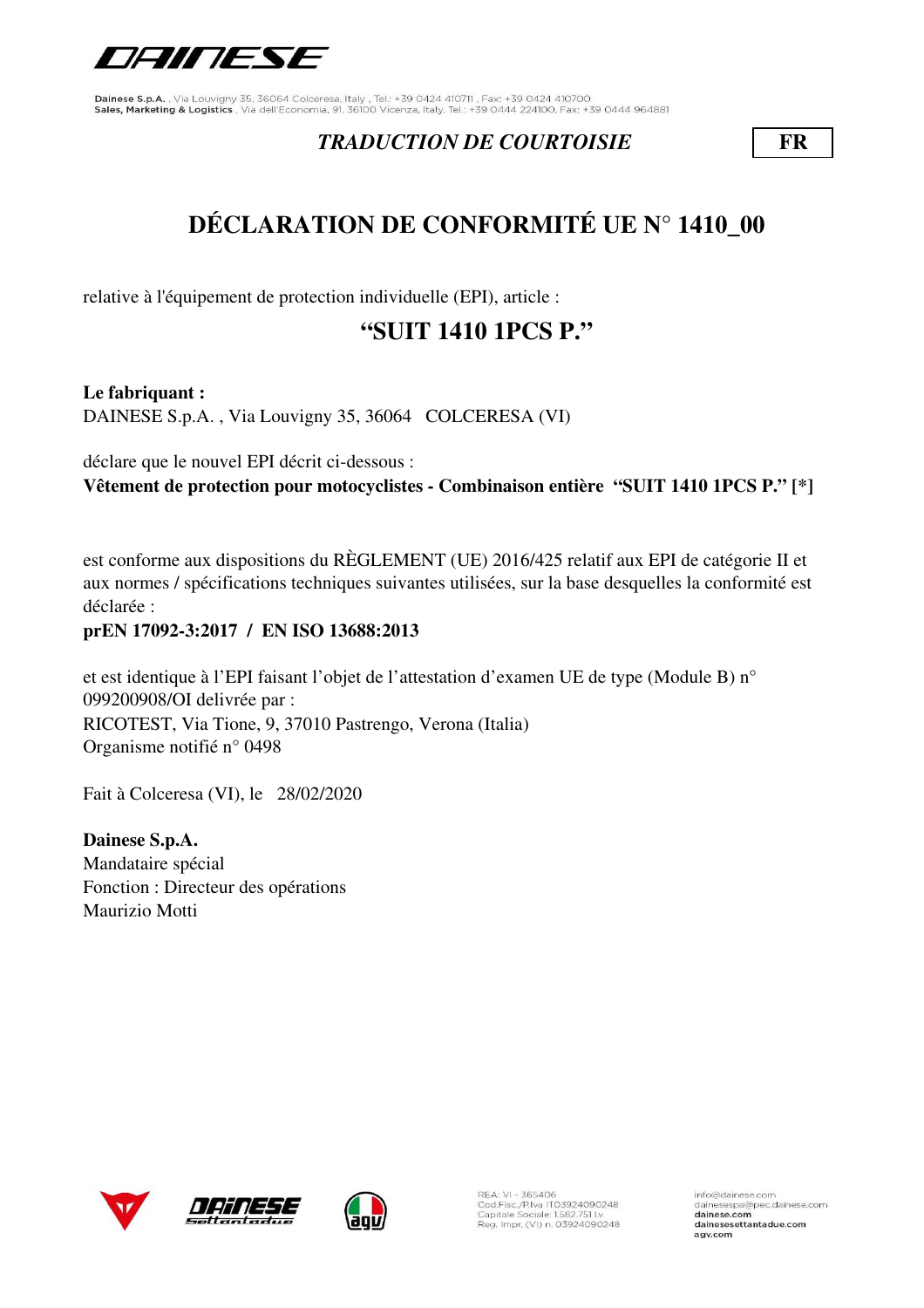

## *UOFFICIEL OVERSÆTTELSE* **DK/DA**

# **EU-OVERENSSTEMMELSESERKLÆRING nr. 1410\_00**

om personlige værnemidler, artikel:

# **"SUIT 1410 1PCS P."**

#### **Fabrikanten:**

DAINESE S.p.A. , Via Louvigny 35, 36064 COLCERESA (VI)

erklærer, at det nye personlige værnemiddel, som beskrives i det følgende: **Beskyttelsesbeklædning til motorcyklister - Heldragt "SUIT 1410 1PCS P." [\*]**

er i overensstemmelse med bestemmelserne i FORORDNING (EU) 2016/425 om personlige værnemidler i kategori II og følgende standarder/tekniske specifikationer, der ligger til grund for overensstemmelseserklæringen:

### **prEN 17092-3:2017 / EN ISO 13688:2013**

et est identique à l'EPI faisant l'objet de l'attestation d'examen UE de type (Module B) n° 099200908/OI delivrée par : RICOTEST, Via Tione, 9, 37010 Pastrengo, Verona (Italia) Godkendte testinstitut nr. 0498

Udfærdiget i Colceresa (VI), den 28/02/2020

**Dainese S.p.A.** Prokurist Stilling: Chief Operating Officer Maurizio Motti







REA: VI - 365406<br>Cod.Fisc./P.Iva IT03924090248<br>Capitale Sociale: 1.582.751 Lv. Reg. Impr. (VI) n. 03924090248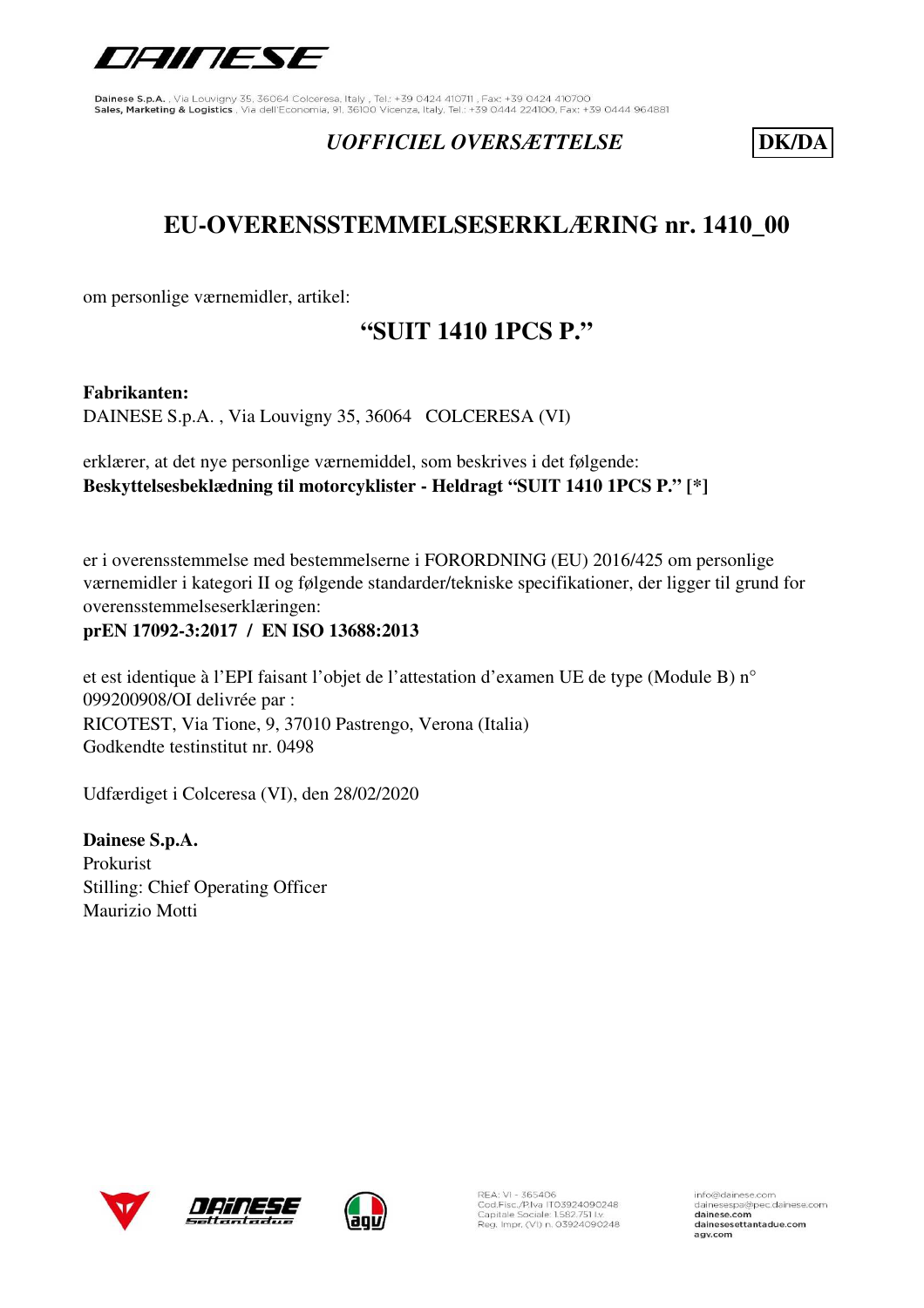

## *HOFFELIJKHEIDSVERTALING* **NL**

# **EU-CONFORMITEITSVERKLARING n° 1410\_00**

betreffende Persoonlijke Beschermingsmiddelen (PBM), artikel:

# **"SUIT 1410 1PCS P."**

**De fabrikant:**

DAINESE S.p.A. , Via Louvigny 35, 36064 COLCERESA (VI)

verklaart dat het nieuwe PBM dat hier beschreven wordt: **Beschermende kleding voor motorrijders - Eendelig pak "SUIT 1410 1PCS P." [\*]**

in overeenstemming is met de bepalingen van de VERORDENING (EU) 2016/425 voor PBM's uit categorie II en met de volgende aangewende normen / technische specificaties met betrekking tot die waarvoor de conformiteit wordt verklaard:

**prEN 17092-3:2017 / EN ISO 13688:2013**

en identiek is aan het PBM dat onderwerp is van het certificaat van EU-typeonderzoek (Module B) nr. 099200908/OI afgeleverd door: RICOTEST, Via Tione, 9, 37010 Pastrengo, Verona (Italia) Erkende Instantie nr. 0498

Opgesteld te Colceresa (VI), op 28/02/2020

**Dainese S.p.A.** Speciale gevolmachtigde Bevoegdheid: Chief Operation Officer Maurizio Motti





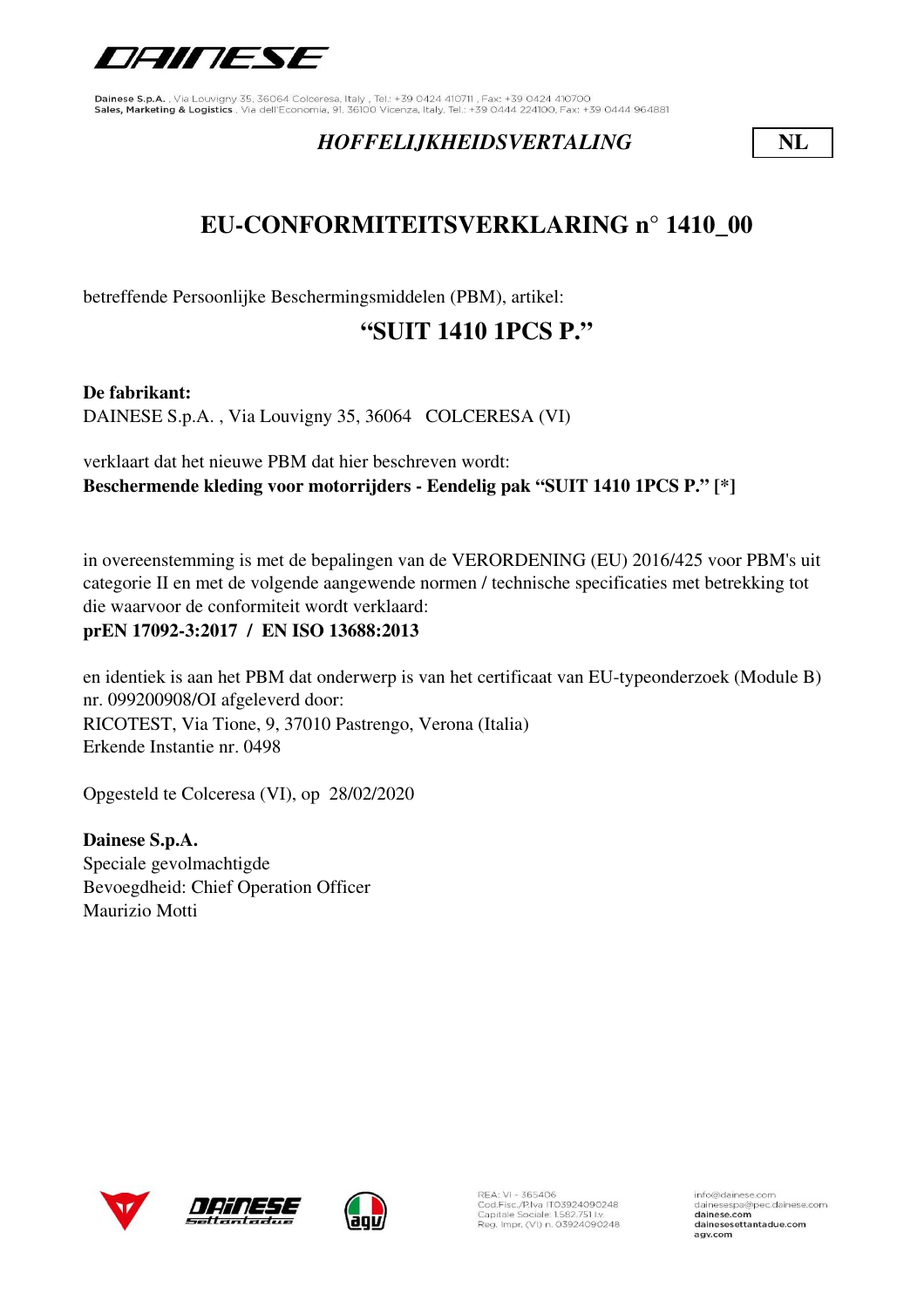

## *НЕОФИЦИАЛЬНЫЙ ПЕРЕВОД* **RU**

# **ЕС ДЕКЛАРАЦИЯ СООТВЕТСТВИЯ № 1410\_00**

выдана на Средство Индивидуальной Защиты (СИЗ), изделие:

# **"SUIT 1410 1PCS P."**

#### **Изготовитель:**

DAINESE S.p.A. , Via Louvigny 35, 36064 COLCERESA (VI)

заявляет, что новое изделие СИЗ, описание которого приводится ниже: **Защитная одежда для мотоциклистов - Комбинезон цельный "SUIT 1410 1PCS P." [\*]**

соответствует требованиям РЕГЛАМЕНТА (ЕС) 2016/425 по СИЗ категории II и следующим нормативам / техническим спецификациям, в отношении которых подтверждается соответствие:

#### **prEN 17092-3:2017 / EN ISO 13688:2013**

идентичен СИЗ, на который составлен сертификат испытания ЕС типа (Форма В) № 099200908/OI выдан: RICOTEST, Via Tione, 9, 37010 Pastrengo, Verona (Italia) Авторизованный орган № 0498

Декларация составлена в г. Colceresa (VI), 28/02/2020

**Dainese S.p.A.** Уполномоченный представитель Должность: Исполнительный Директо Maurizio Motti





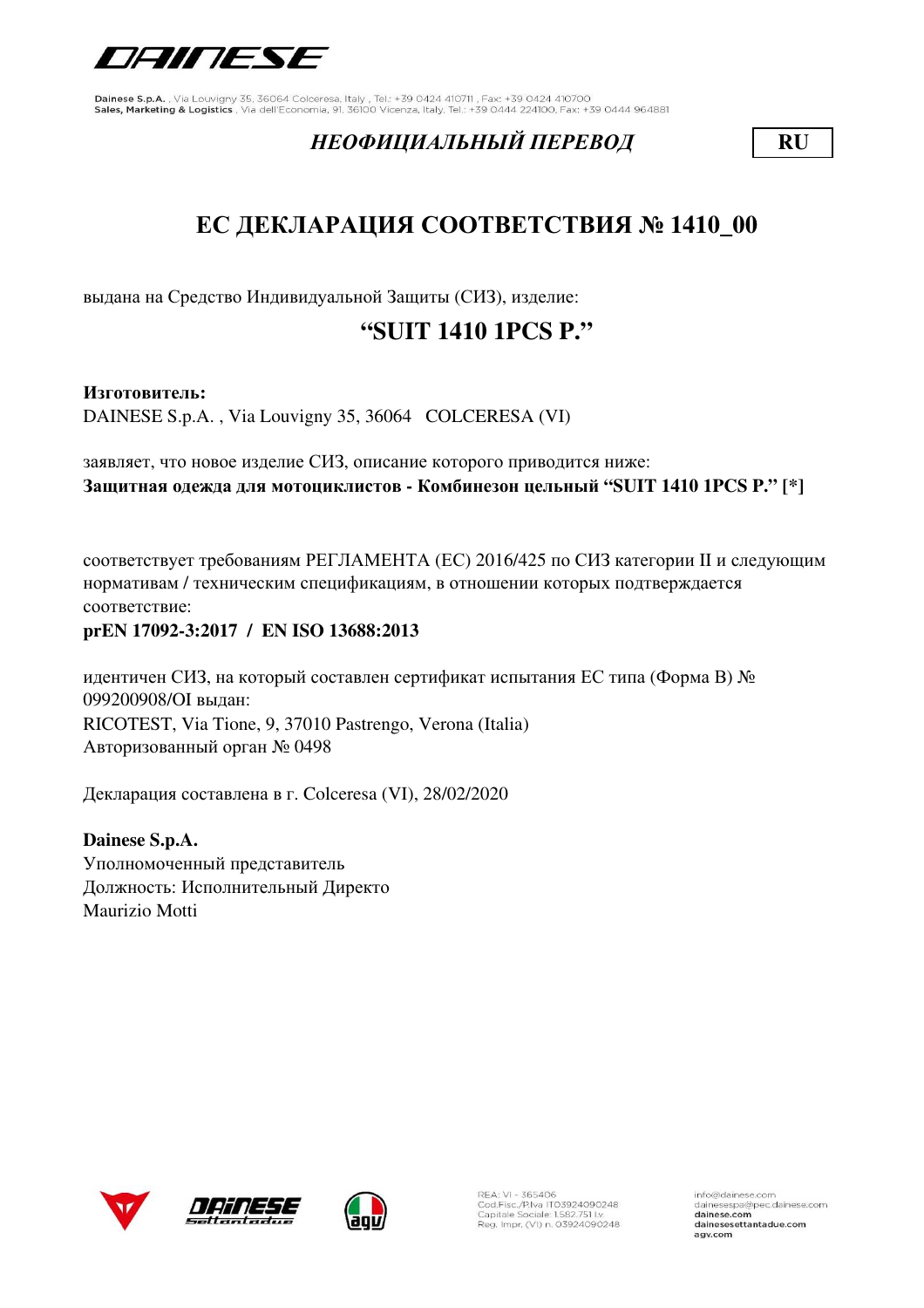

## *TRADUÇÃO DE CORTESIA* **PT**

# **DECLARAÇÃO DE CONFORMIDADE UE n.° 1410\_00**

do Equipamento de Proteção Individual (EPI), artigo:

# **"SUIT 1410 1PCS P."**

**O fabricante:**

DAINESE S.p.A. , Via Louvigny 35, 36064 COLCERESA (VI)

declara que o novo EPI descrito abaixo: **Vestuário de proteção para motociclistas - Fato de uma peça "SUIT 1410 1PCS P." [\*]**

está em conformidade com as disposições do REGULAMENTO (UE) 2016/425 para os EPIs de categoria II e com as seguintes normas / especificações técnicas utilizadas em relação às quais é declarada a conformidade:

**prEN 17092-3:2017 / EN ISO 13688:2013**

e é idêntico ao EPI descrito no certificado de exame UE de tipo (Módulo B) n° 099200908/OI emitido por: RICOTEST, Via Tione, 9, 37010 Pastrengo, Verona (Italia) Organismo Notificado n° 0498

Feito em Colceresa (VI), em 28/02/2020

**Dainese S.p.A.** Procurador com poderes especiais Qualificação: Diretor de Operações Maurizio Motti







REA: VI - 365406<br>Cod.Fisc./P.Iva IT03924090248<br>Capitale Sociale: 1.582.751 Lv. Reg. Impr. (VI) n. 03924090248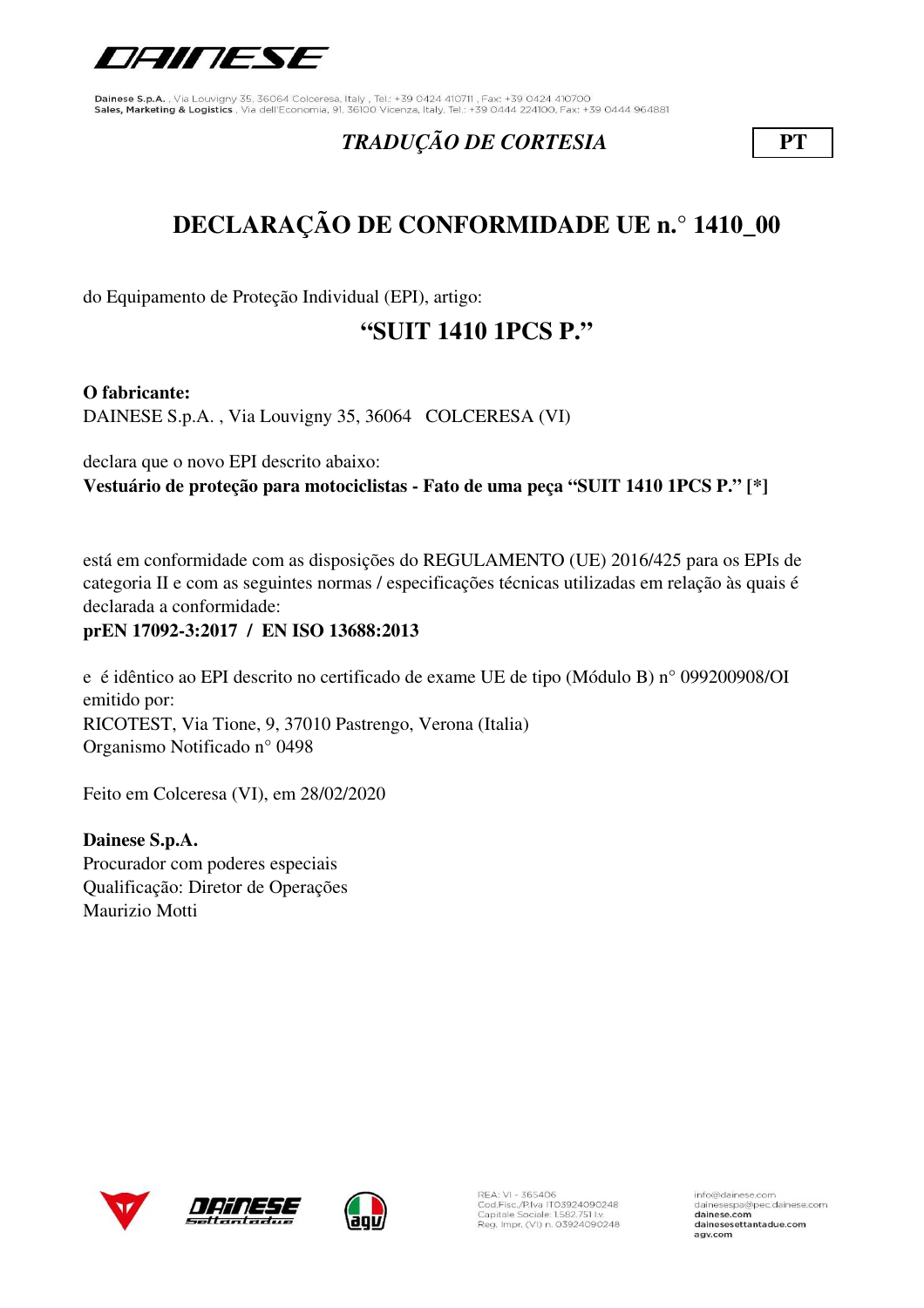

## *TRADUCCIÓN DE CORTESÍA* **ES**

# **DECLARACIÓN DE CONFORMIDAD UE n° 1410\_00**

correspondiente al Equipo de Protección Individual (EPI), artículo :

# **"SUIT 1410 1PCS P."**

### **El fabricante:**

DAINESE S.p.A. , Via Louvigny 35, 36064 COLCERESA (VI)

declara que el nuevo EPI descrito seguidamente: **Prenda protectora para motociclistas - Mono entero "SUIT 1410 1PCS P." [\*]**

cumple las disposiciones del REGLAMENTO (UE) 2016/425 para los EPI de categoría II así como las siguientes normas y especificaciones técnicas utilizadas, respecto a las cuales se declara su conformidad:

### **prEN 17092-3:2017 / EN ISO 13688:2013**

y es idéntico al EPI objeto del certificado de examen UE de tipo (Módulo B) n° 099200908/OI expedido por: RICOTEST, Via Tione, 9, 37010 Pastrengo, Verona (Italia) Organismo Notificado n° 0498

Hecho en Colceresa (VI), en fecha 28/02/2020

**Dainese S.p.A.** Apoderado En concepto de: Director General Maurizio Motti





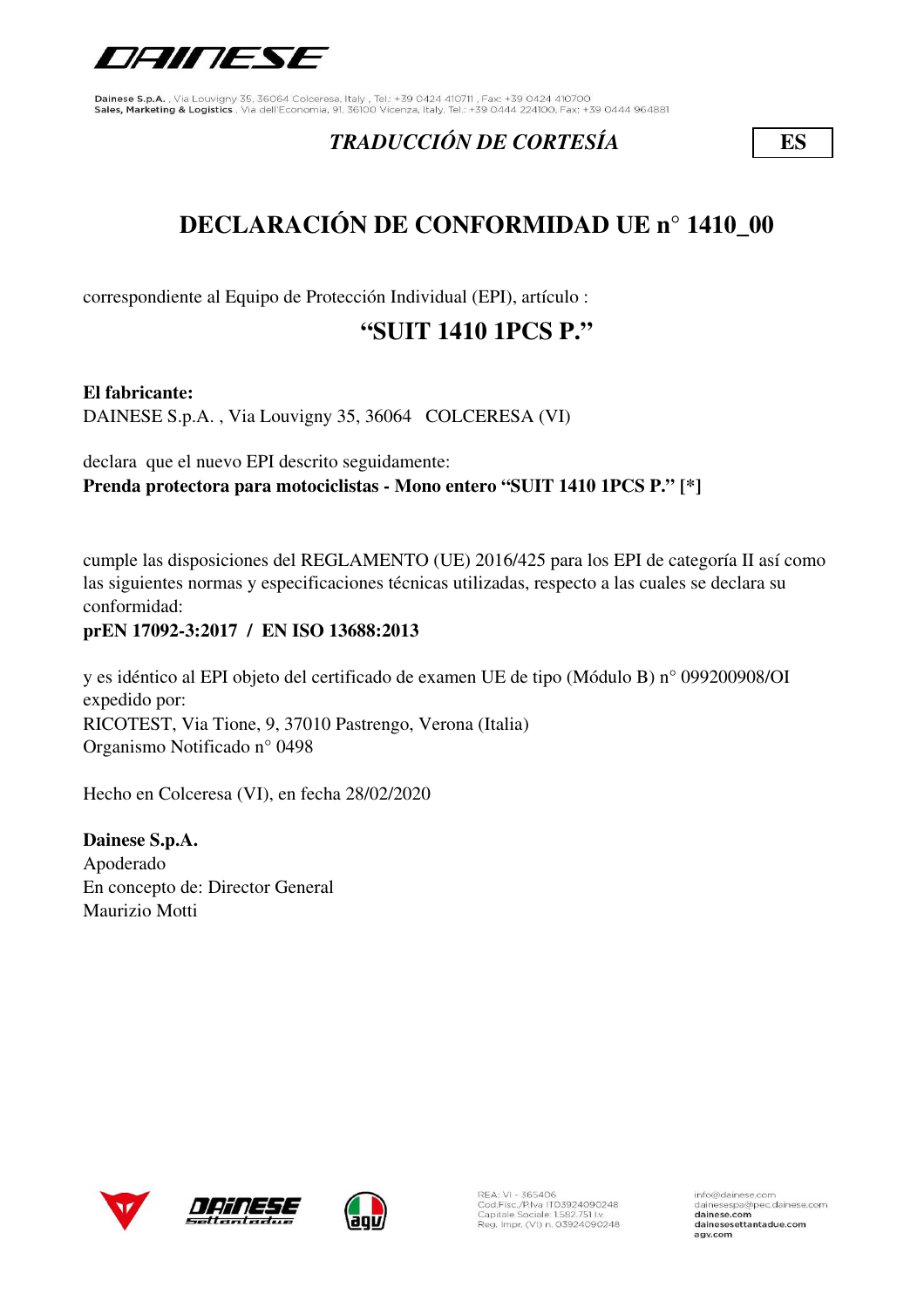

## *ARTIGHETSÖVERSÄTTNING* **SE**

# **EU-FÖRSÄKRAN OM ÖVERENSSTÄMMELSE nr 1410\_00**

angående personlig skyddsutrustning, artikel:

# **"SUIT 1410 1PCS P."**

**Tillverkaren:** 

DAINESE S.p.A. , Via Louvigny 35, 36064 COLCERESA (VI)

försäkrar att den nya personliga skyddsutrustning som beskrivs följande: **Skyddsplagg för motorcyklister - Helställ "SUIT 1410 1PCS P." [\*]**

är i överensstämmelse med bestämmelserna i FÖRORDNING (EU) 2016/425 för personlig skyddsutrustning i kategori II och följande standarder/tekniska specifikationer som används för försäkran om överensstämmelse:

### **prEN 17092-3:2017 / EN ISO 13688:2013**

och är identisk med den personliga skyddsutrustning som är föremål för EU-typintyg (modul B) nr 099200908/OI som har utfärdats av: RICOTEST, Via Tione, 9, 37010 Pastrengo, Verona (Italia) Anmälda organet nr 0498

Utfärdat i Colceresa (VI) 28/02/2020

**Dainese S.p.A.** Prokurist Kvalifikation: Operativ chef Maurizio Motti







REA: VI - 365406<br>Cod.Fisc./P.Iva IT03924090248<br>Capitale Sociale: 1.582.751 Lv. Reg. Impr. (VI) n. 03924090248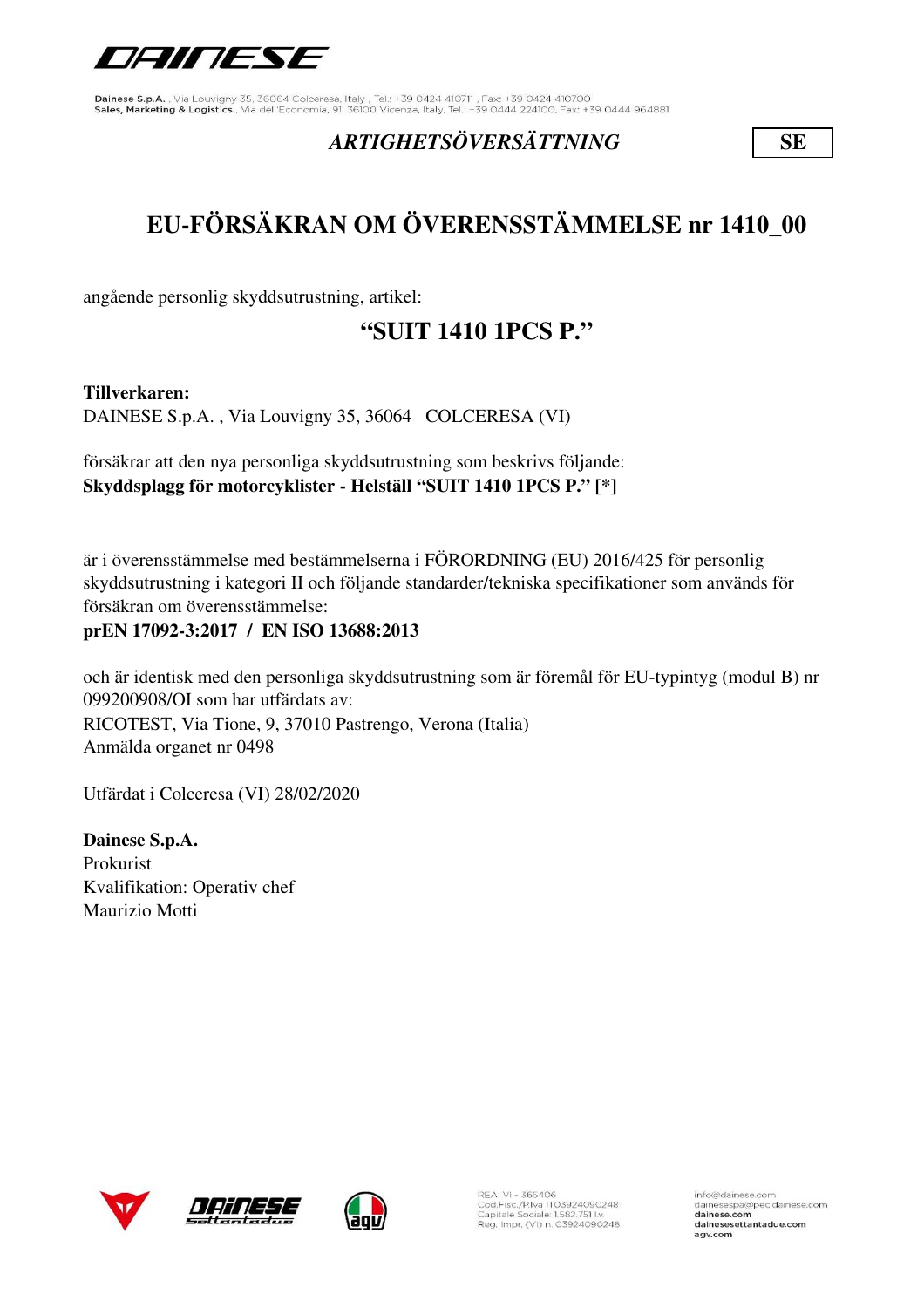

## *ΜΕΤΑΦΡΑΣΗ ΑΠΟ ΕΥΓΕΝΕΙΑ* **GR/EL**

# **ΔΗΛΩΣΗ ΣΥΜΜΟΡΦΩΣΗΣ ΕΕ αρ. 1410\_00**

αναφορικά με το Μέσο Ατομικής Προστασίας (ΜΑΠ), προϊόν:

# **"SUIT 1410 1PCS P."**

**Ο κατασκευαστής:** DAINESE S.p.A. , Via Louvigny 35, 36064 COLCERESA (VI)

δηλώνει ότι το νέο ΜΑΠ που περιγράφεται παρακάτω: **Προστατευτική ενδυμασία μοτοσικλετιστών - Φόρμα ολόκληρη "SUIT 1410 1PCS P." [\*]**

συμμορφούται με τις διατάξεις του ΚΑΝΟΝΙΣΜΟΥ (ΕΕ) 2016/425 για τα ΜΑΠ κατηγορίας II και με τα παρακάτω πρότυπα / τεχνικές προδιαγραφές που χρησιμοποιούνται σε σχέση με τις οποίες έχει δηλωθεί η συμμόρφωση: **prEN 17092-3:2017 / EN ISO 13688:2013**

και είναι ίδιο με το ΜΑΠ αντικείμενο του πιστοποιητικού εξέτασης τύπου ΕΕ (Έντυπο B) αρ. 099200908/OI που έχει χορηγηθεί από: RICOTEST, Via Tione, 9, 37010 Pastrengo, Verona (Italia) Διαπιστευμένο Οργανισμό αρ. 0498

Στη Colceresa (VI), στις 28/02/2020

**Dainese S.p.A.** Ειδικός Πληρεξούσιος Ιδιότητα: Γενικός Διευθυντής Λειτουργιών (Chief Operation Officer) Maurizio Motti





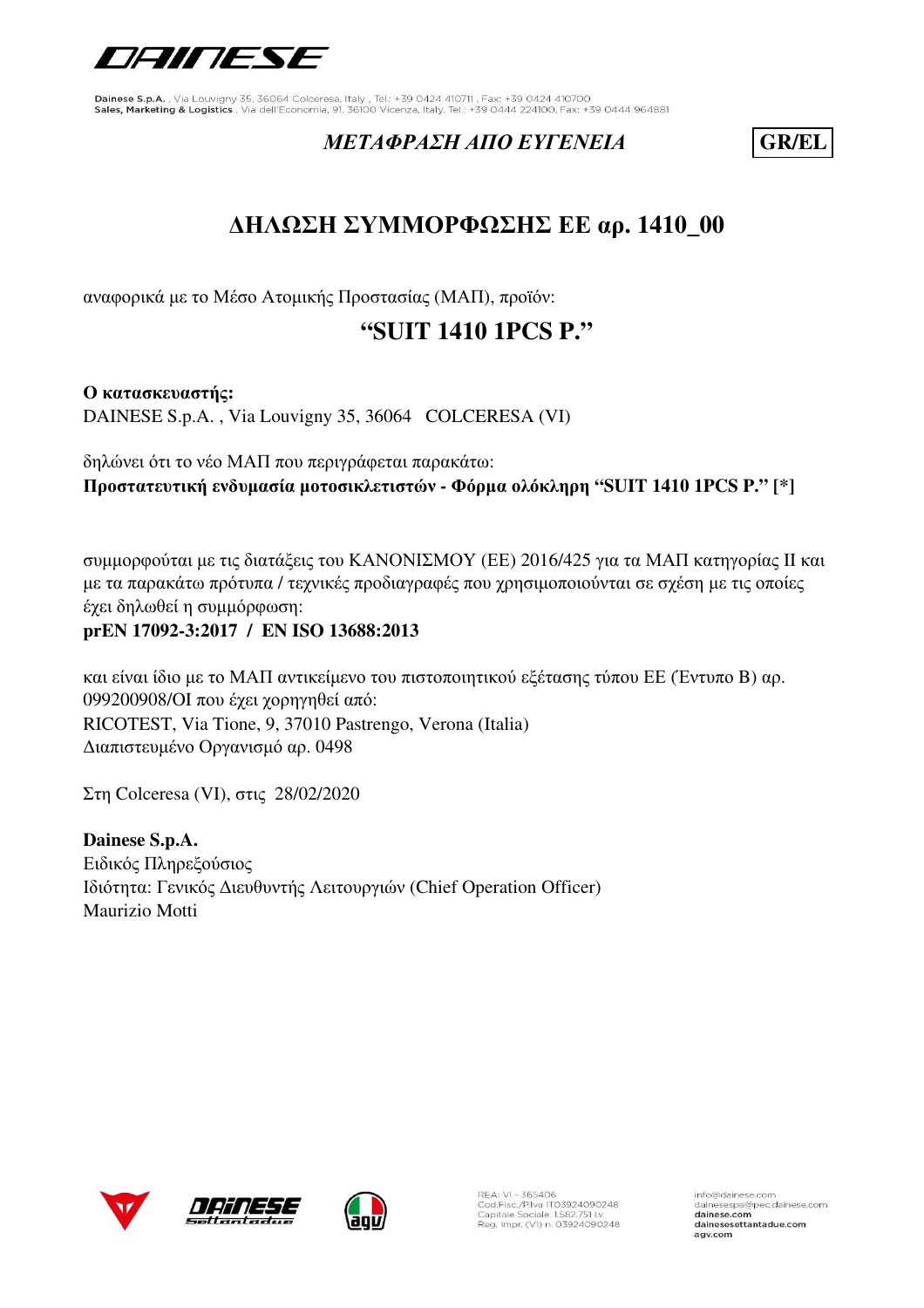

## *EPÄVIRALLINEN KÄÄNNÖS* **FI**

# **EU-VAATIMUSTENMUKAISUUSVAKUUTUS nro 1410\_00**

koskien henkilönsuojainta, tuote:

# **"SUIT 1410 1PCS P."**

#### **Valmistaja:**

DAINESE S.p.A. , Via Louvigny 35, 36064 COLCERESA (VI)

vakuuttaa, että alla kuvailtu uusi henkilönsuojain: **Moottoripyöräilijöiden suoja-asu - Yksiosainen puku "SUIT 1410 1PCS P." [\*]**

on asetuksen (EU) 2016/425 luokan II henkilönsuojaimia koskevien säännösten ja seuraavien standardien / teknisten eritelmien, joiden perusteella vaatimustenmukaisuusvakuutus on annettu, mukainen:

#### **prEN 17092-3:2017 / EN ISO 13688:2013**

ja samanlainen kuin henkilönsuojain, jolle on annettu EU-tyyppitarkastustodistus (moduuli B) nro 099200908/OI antanut: RICOTEST, Via Tione, 9, 37010 Pastrengo, Verona (Italia) Ilmoitettu laitos nro 0498

Tehty Colceresa (VI), 28/02/2020

**Dainese S.p.A.** Valtuutettu edustaja Tehtävänimike: Toimitusjohtaja Maurizio Motti







REA: VI - 365406<br>Cod.Fisc./P.Iva IT03924090248<br>Capitale Sociale: 1.582.751 I.v. Reg. Impr. (VI) n. 03924090248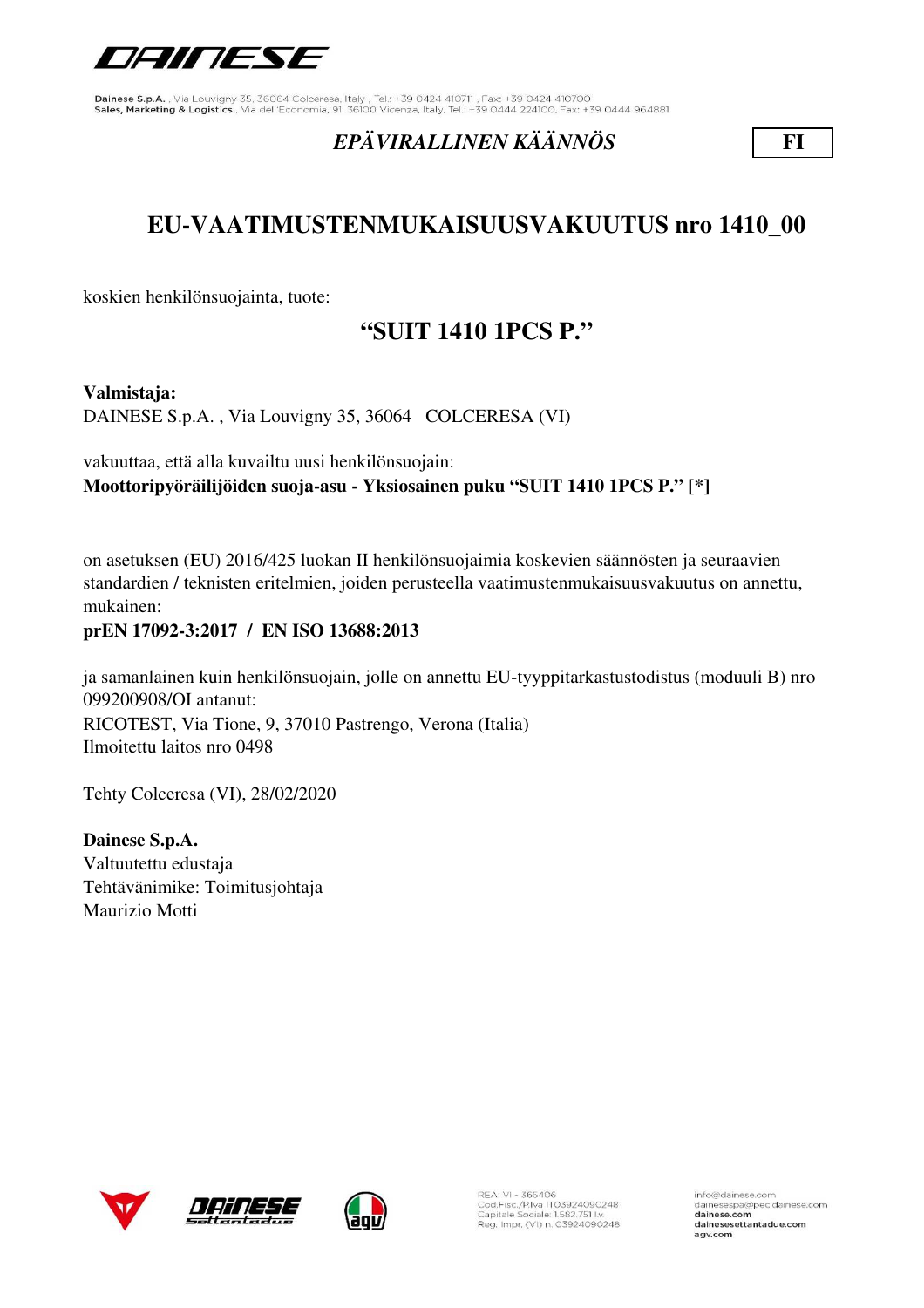

## *TŁUMACZENIE DZIĘKI UPRZEJMOŚCI* **PL**

# **DEKLARACJA ZGODNOŚCI UE nr 1410\_00**

dotycząca sprzętu ochrony indywidualnej (PPE), artykuł:

# **"SUIT 1410 1PCS P."**

### **Producent:**

DAINESE S.p.A. , Via Louvigny 35, 36064 COLCERESA (VI)

oświadcza, że nowy opisany poniżej sprzęt ochrony indywidualnej: **Odzież ochronna dla motocyklistów - kombinezon jednoczęściowy "SUIT 1410 1PCS P." [\*]**

jest zgodny z przepisami ROZPORZĄDZENIA (UE) 2016/425 dla kategorii II oraz z następującymi normami / specyfikacjami technicznymi, w odniesieniu do których deklarowana jest zgodność:

### **prEN 17092-3:2017 / EN ISO 13688:2013**

oraz jest identyczny ze sprzętem ochrony indywidualnej objętym świadectwem badania typu UE (Moduł B) nr 099200908/OI wydanym przez: RICOTEST, Via Tione, 9, 37010 Pastrengo, Verona (Italia) Akredytowany instytut nr 0498

Sporządzonym w Colceresa (VI), dnia 28/02/2020

**Dainese S.p.A.** Prokurator specjalny Kwalifikacja: Dyrektor operacyjny Maurizio Motti







REA: VI - 365406<br>Cod.Fisc./P.Iva IT03924090248<br>Capitale Sociale: 1.582.751 Lv. Reg. Impr. (VI) n. 03924090248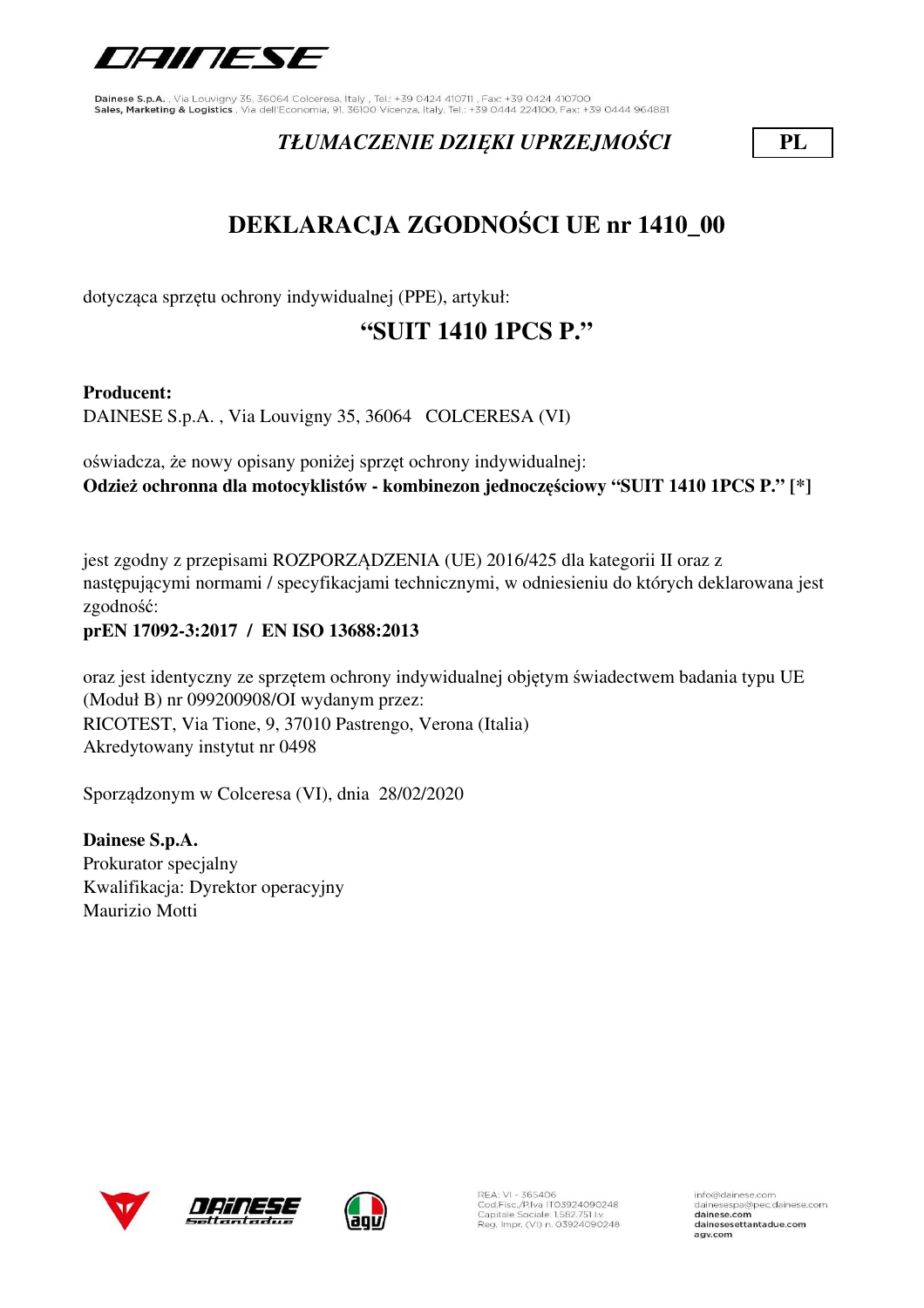

## 非公式翻訳 **JP**



# **EU** 適合表明書 **No. 1410\_00**

個人用保護具(PPE)、品名:

## **"SUIT 1410 1PCS P."**

### 製造者**:**

DAINESE S.p.A. , Via Louvigny 35, 36064 COLCERESA (VI)

は、次に記述するPPEの新製品:

オートバイライダー用保護ウェア **-** 一体型ライダースーツ **"SUIT 1410 1PCS P." [\*]**

が、第2級のPPEのためのEU規則2016/425のおよび以下の工業規格/基準の対象事項に適合 していることを表明します。

**prEN 17092-3:2017 / EN ISO 13688:2013**

さらに本品は次の検査により認証を取得したものと同一のPPEであることを表明します。 EUタイプ検査(モジュールB) No. 099200908/OI 表明者: RICOTEST, Via Tione, 9, 37010 Pastrengo, Verona (Italia) 認証機関 0498

表明地: Colceresa (VI), Italy、表明日: 28/02/2020

**Dainese S.p.A.** 代理人 資格: 最高執行責任者 Maurizio Motti







REA: VI - 365406<br>Cod.Fisc./P.Iva IT03924090248<br>Capitale Sociale: 1.582.751 Lv. Reg. Impr. (VI) n. 03924090248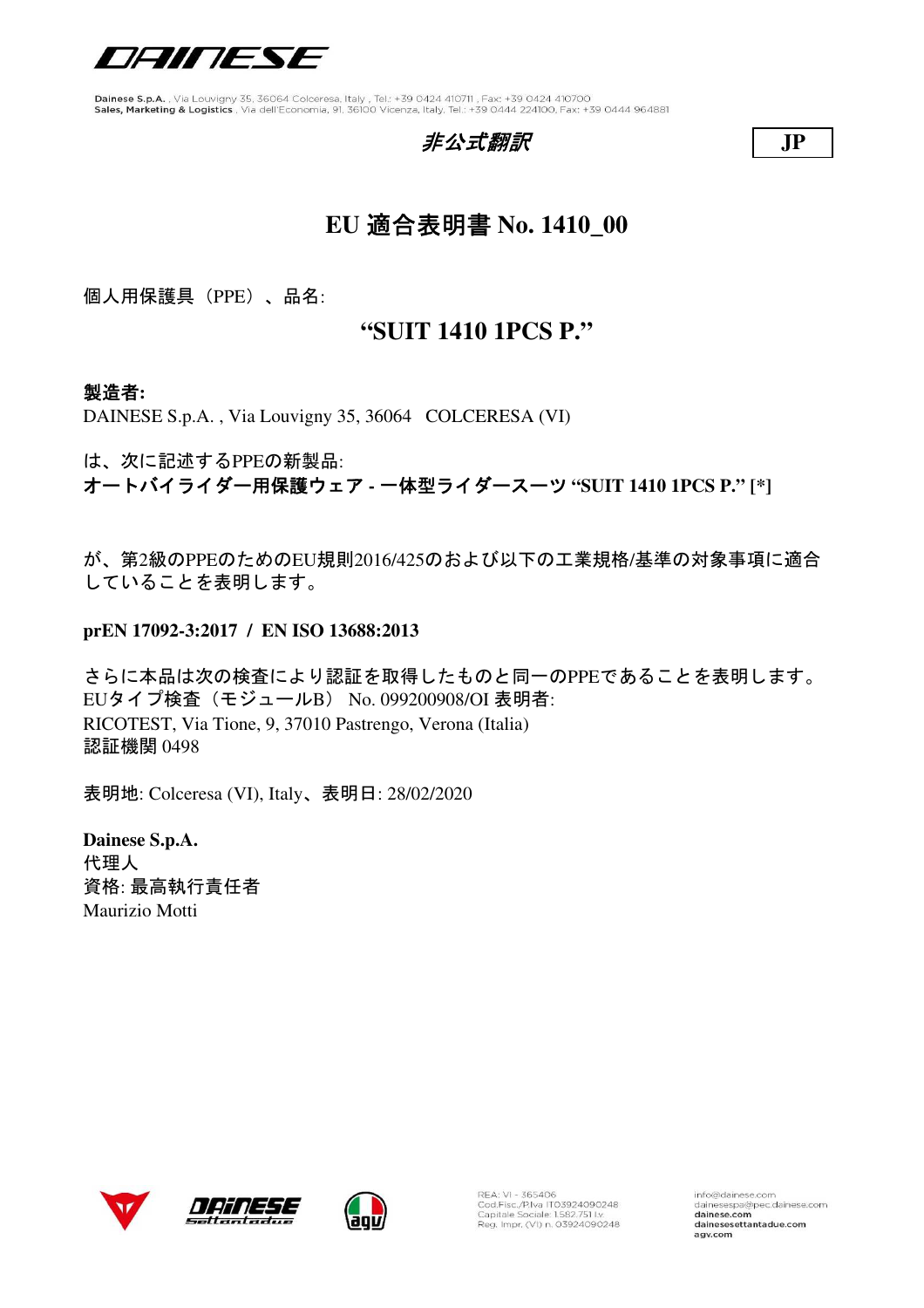

## *ORIENTAČNÝ PREKLAD* **SK**

# **EÚ VYHLÁSENIE O ZHODE č. 1410\_00**

k osobnému ochrannému prostriedku (OOP), výr.:

# **"SUIT 1410 1PCS P."**

**Výrobca:**

DAINESE S.p.A. , Via Louvigny 35, 36064 COLCERESA (VI)

vyhlasuje, že nový OOP opísaný nižšie: **Ochranné motorkárske oblečenie - Jednodielna kombinéza "SUIT 1410 1PCS P." [\*]**

je v zhode s ustanoveniami NARIADENIA EP a RADY (EÚ) 2016/425 o OOP kategórie II a s nasledujúcimi použitými technickými normami / špecifikáciami, na základe ktorých sa vyhlasuje zhoda:

### **prEN 17092-3:2017 / EN ISO 13688:2013**

a je totožný s OOP, na ktorý sa vzťahuje formulár B certifikátu EÚ skúšky typu č. 099200908/OI Vydané: RICOTEST, Via Tione, 9, 37010 Pastrengo, Verona (Italia) Notifikovaný certifikačný orgán č. 0498

V Colceresa (VI), dňa 28/02/2020

**Dainese S.p.A.** Osobitný prokurista Funkcia: Prevádzkový riaditeľ Maurizio Motti







REA: VI - 365406<br>Cod.Fisc./P.Iva IT03924090248<br>Capitale Sociale: 1.582.751 Lv. Reg. Impr. (VI) n. 03924090248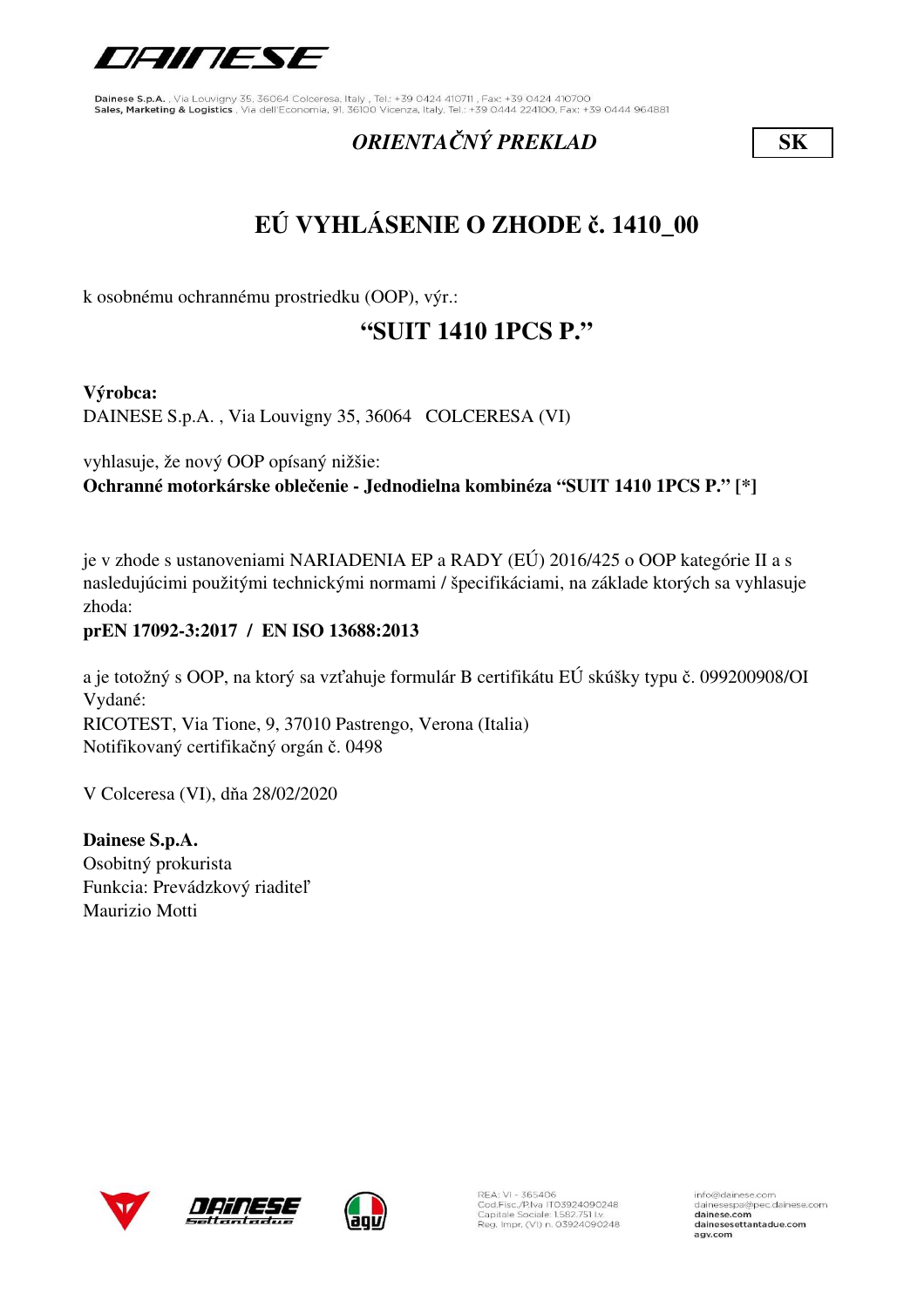

## *VLJUDNOSTNI PREVOD* **SL**

# **IZJAVA O SKLADNOSTI EU št. 1410\_00**

naprave za Osebno Zaščioi Osebe (OZO), člen:

# **"SUIT 1410 1PCS P."**

**Proizvajalec:**

DAINESE S.p.A. , Via Louvigny 35, 36064 COLCERESA (VI)

izjavlja, da nov spodaj opisan varnostni sistem OZO : **Zaščitno oblačilo za motocikliste - Cel kombinezon "SUIT 1410 1PCS P." [\*]**

je v skladu z dispozicijami PRAVILNIKA(EU) 2016/425 za OZO II kategorije in s sledečimi predpisi / tehničnimi in standardnimi specifikacijami, na osnovi katerih se izdaja izjava o skladnosti:

### **prEN 17092-3:2017 / EN ISO 13688:2013**

in je identična napravi za OZO potrdila po pregledu EU tipa (Modela B) št. 099200908/OI izdanega: RICOTEST, Via Tione, 9, 37010 Pastrengo, Verona (Italia) Notificiran Organ št. 0498

V Colceresa (VI), dne 28/02/2020

**Dainese S.p.A.** Posebni prokurator Kvalifikacija: Direktor proizvodnje Maurizio Motti







REA: VI - 365406<br>Cod.Fisc./P.Iva IT03924090248<br>Capitale Sociale: 1.582.751 Lv. Reg. Impr. (VI) n. 03924090248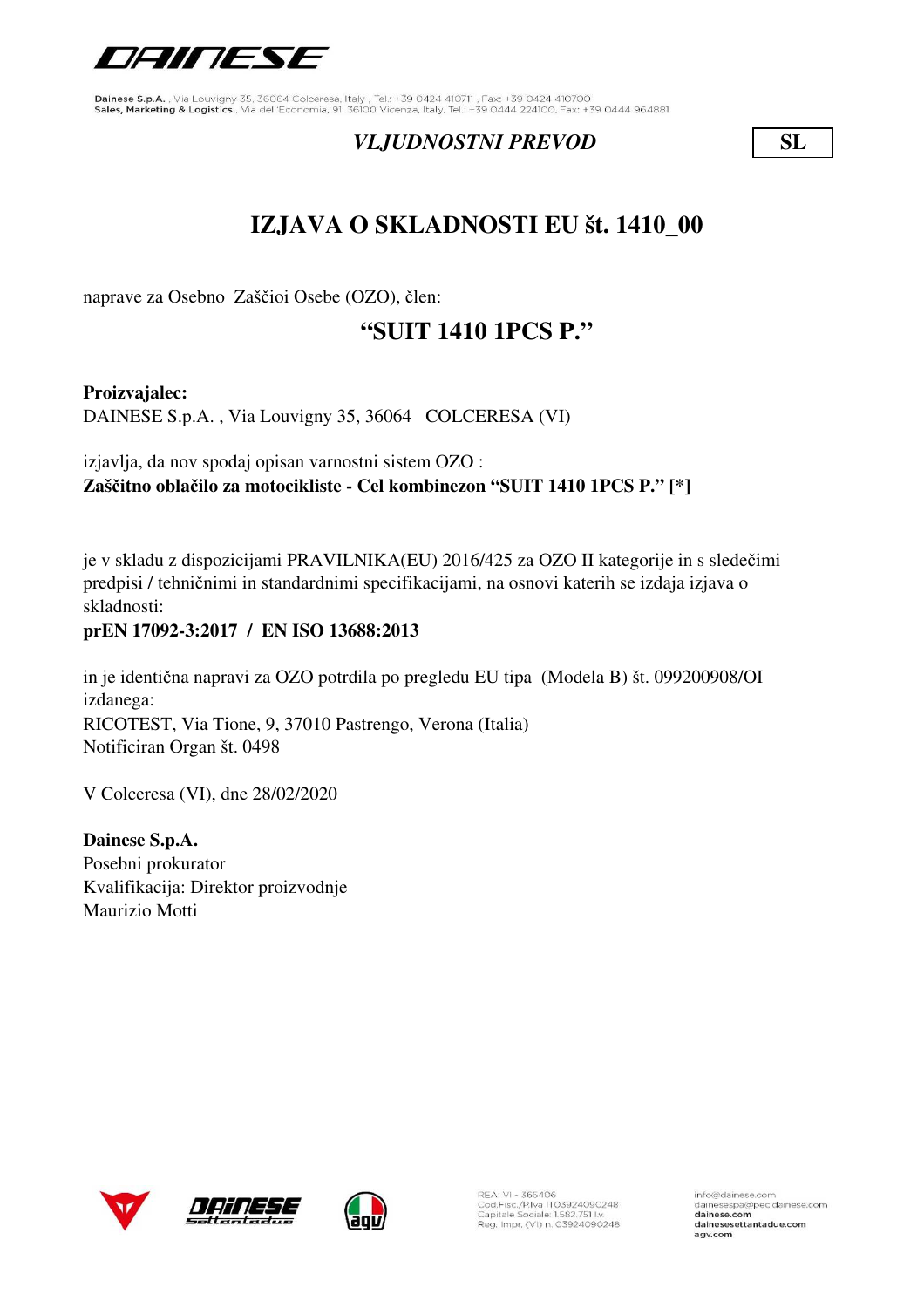

# *NEZÁVAZNÝ PŘEKLAD* **CZ**

# **PROHLÁŠENÍ O SHODNOSTI EU č. 1410\_00**

týkající se osobního ochranného prostředku (OOP), výrobek:

# **"SUIT 1410 1PCS P."**

**Výrobce:**

DAINESE S.p.A. , Via Louvigny 35, 36064 COLCERESA (VI)

prohlašuje, že zde popsaný nový OOP: **Motocyklistický ochranný oděvní prvek - Jednodílová kombinéza "SUIT 1410 1PCS P." [\*]**

je shodný s ustanoveními zakotvenými v NAŘÍZENÍ (EU) 2016/425 pro OOP v II. kategorii a s následujícími předpisy / technickými normami, které byly ve vztahu k výrobku uplatněny a na něž se prohlášení o shodnosti vztahuje:

**prEN 17092-3:2017 / EN ISO 13688:2013**

je stejný jako OOP, na který se vztahuje osvědčení o typové zkoušce EU (formulář B) č. 099200908/OI vydáno kým: RICOTEST, Via Tione, 9, 37010 Pastrengo, Verona (Italia) Ověřená instituce č. 0498

V Colceresa (VI), dne 28/02/2020

**Dainese S.p.A.** Zvláštní zmocněnec Funkce: Provozní ředitel Maurizio Motti







REA: VI - 365406<br>Cod.Fisc./P.Iva IT03924090248<br>Capitale Sociale: 1.582.751 Lv. Reg. Impr. (VI) n. 03924090248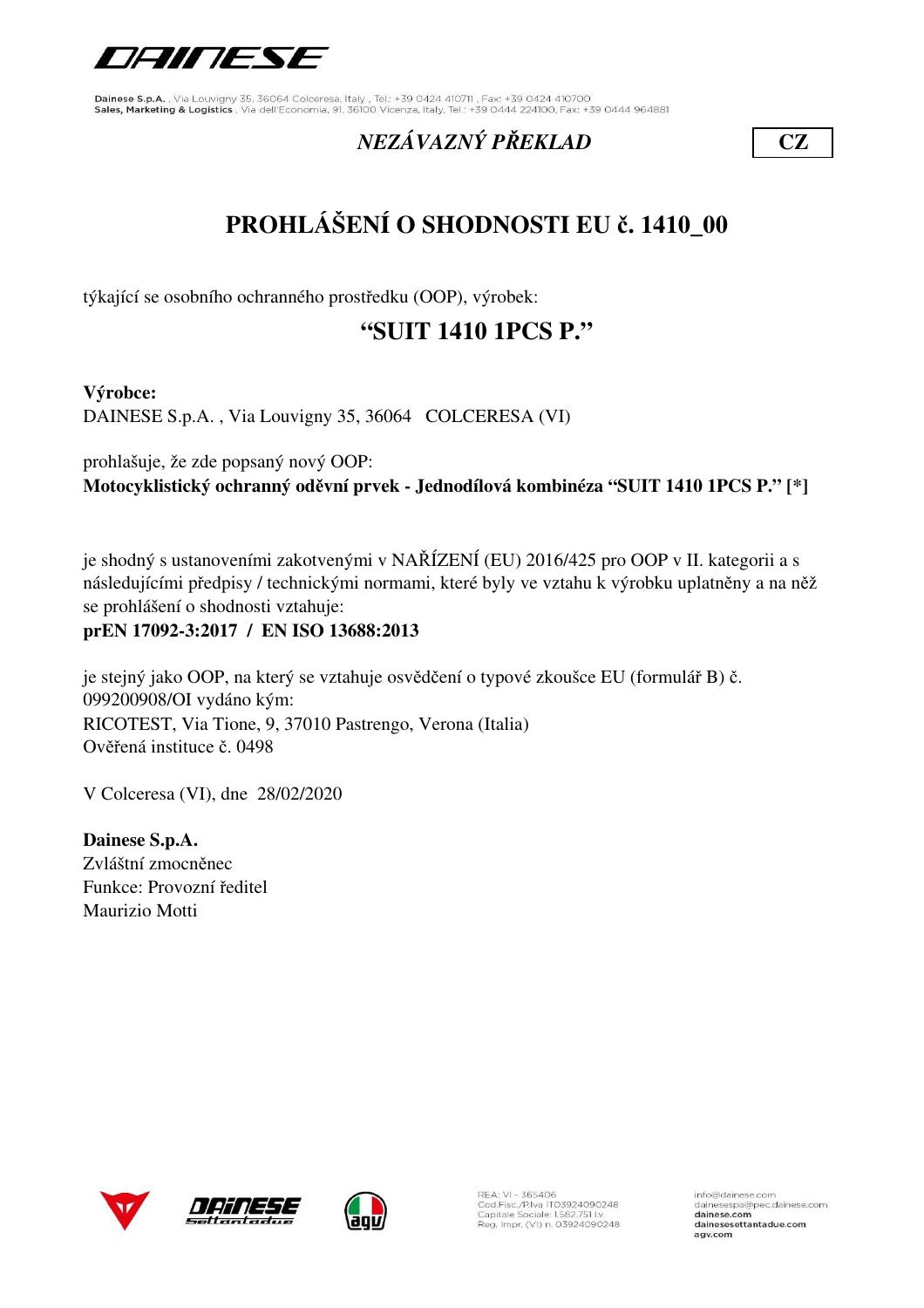

# *NEOFICIĀLAIS TULKOJUMS* **LT/LV**

# **ES ATBILSTĪBAS DEKLARĀCIJA Nr. 1410\_00**

attiecas uz individuālo aizsardzības līdzekli (IAL), produkts:

# **"SUIT 1410 1PCS P."**

#### **Ražotājs:**

DAINESE S.p.A. , Via Louvigny 35, 36064 COLCERESA (VI)

paziņo, ka tālāk aprakstītais jaunais IAL: **Aizsargapģērbs motociklistiem - viendaļīgs kostīms "SUIT 1410 1PCS P." [\*]**

atbilst REGULAI (ES) 2016/425 par II kategorijas IAL un tālāk sniegto standartu / tehnisko specifikāciju prasībām, kurām deklarēta atbilstība:

### **prEN 17092-3:2017 / EN ISO 13688:2013**

RICOTEST, Via Tione, 9, 37010 Pastrengo, Verona (Italia) Paziņotā institūcija Nr. 0498 un tas ir identisks IAL, uz ko attiecas ES tipa pārbaudes (B modulis) sertifikāts Nr. 099200908/OI ko izsniedzis:

Sagatavots Colceresa (VI), datēts 28/02/2020

**Dainese S.p.A.** Īpašais prokurors Kvalifikācija: Darbības galvenais direktors Maurizio Motti







REA: VI - 365406<br>Cod.Fisc./P.Iva IT03924090248<br>Capitale Sociale: 1.582.751 Lv. Reg. Impr. (VI) n. 03924090248